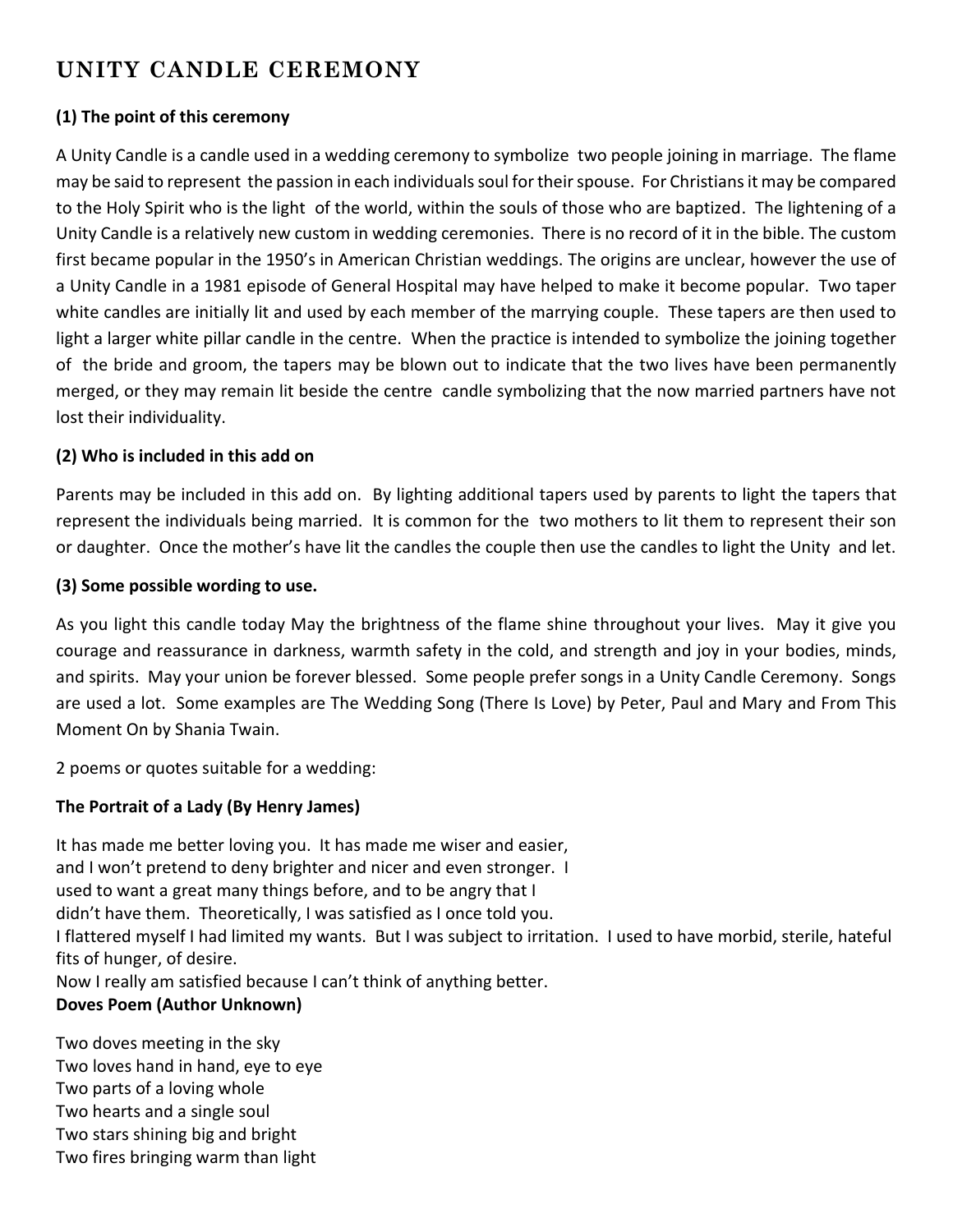Two songs played in perfect tune Two flowers growing into bloom Two doves gliding in the air Two loves free without a care Two parts of a loving whole Two hearts and a single soul Two dreams found before to late Two lives together bound by fate Two people cling to one another Two people in love with each other Two doves, can you see them soar? Two loves who could ask for more? Two parts of a loving whole Two hearts and a single soul.

#### **Two quotes or poems suitable for a funeral**

#### **Afterglow. (Helen Lowrie Marshall)**

I'd like the memory of me to be a happy one. I'd like to leave an afterglow of smiles when life is done, I'd like to leave an echo whispering softly down the ways, Of happy times and laughing times and bright and summer days. I'd like the tears of those who grieve, to dry before the sun, Of happy memories that I leave When life is done.

## **When Tomorrow Starts Without Me (David M Romano)**

When tomorrow starts without me And I'm not here to see If the sun should rise and find your eyes All filled with tears for me

I wish you wouldn't cry The Way you did today While thinking of the many things We did not get to say

I know how much you love me As much as I love you Each time that you think of me I know you will miss me too

When tomorrow starts with out me Please try to understand That an angel came and called my name